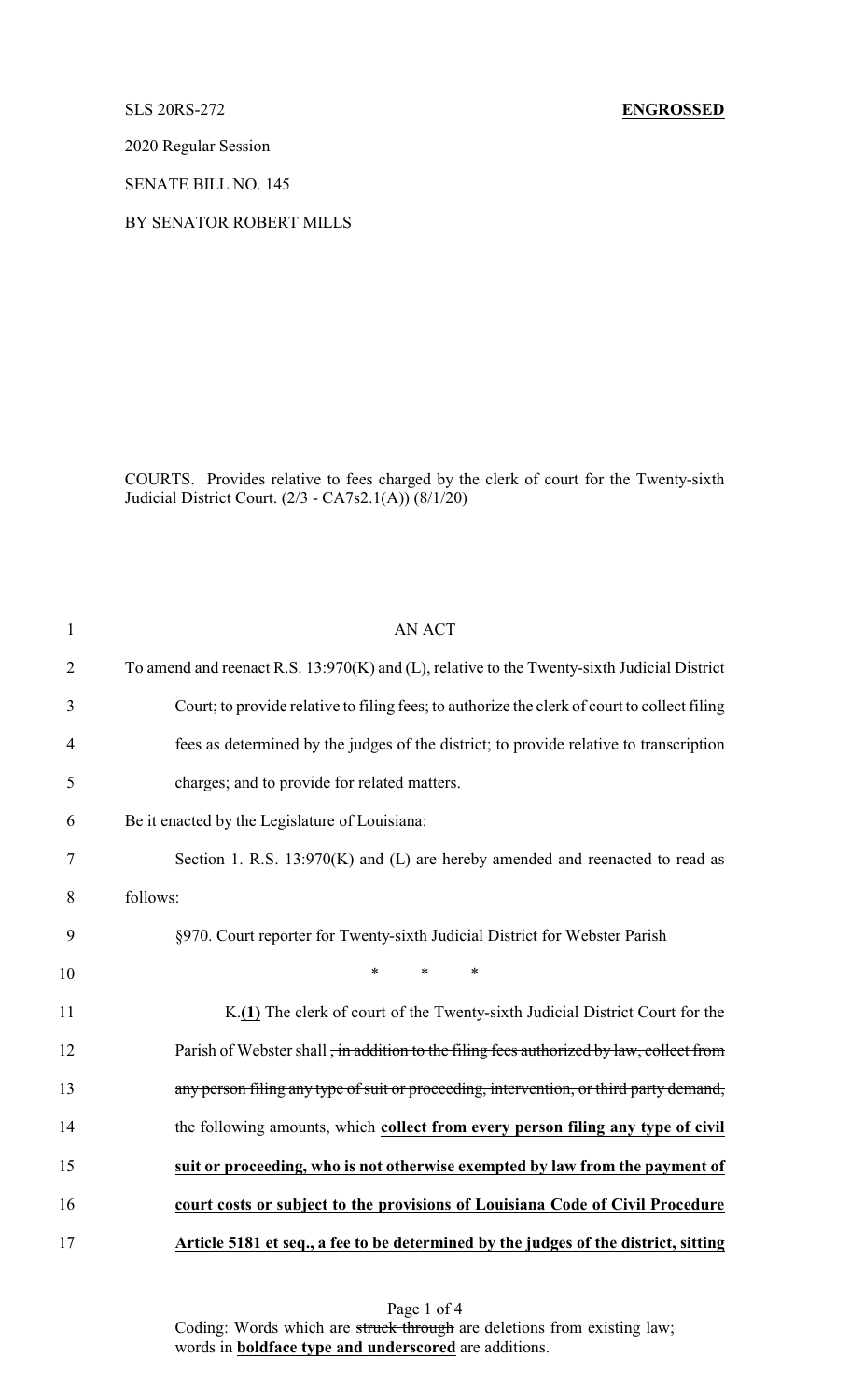| $\mathbf{1}$   | en banc, which shall not exceed fifteen dollars. The fee shall be maintained by him             |  |  |
|----------------|-------------------------------------------------------------------------------------------------|--|--|
| $\overline{2}$ | in a special account designated as the clerk of court's reporter's fund.                        |  |  |
| 3              | (1) In each suit in which the demand is for five thousand dollars or more the                   |  |  |
| $\overline{4}$ | fee shall be fifteen dollars.                                                                   |  |  |
| 5              | (2) In each suit for divorce, partition, injunction, separation of property, child              |  |  |
| 6              | custody, receivership proceedings, concursus proceedings, money demands of one                  |  |  |
| 7              | thousand dollars or more and less than five thousand dollars, and money demands                 |  |  |
| 8              | irrespective of amount involved when accompanied by a conservatory writ the fee                 |  |  |
| 9              | shall be ten dollars.                                                                           |  |  |
| 10             | (3) Money demands of more than five hundred dollars and less than one                           |  |  |
| 11             | thousand dollars, probate proceedings, adoptions, tutorships and interdictions the fee          |  |  |
| 12             | shall be five dollars for each suit.                                                            |  |  |
| 13             | (4) Money demands of five hundred dollars or less, and in all other cases not                   |  |  |
| 14             | enumerated herein the fee shall be three dollars.                                               |  |  |
| 15             | $\frac{5(2)}{2}$ No deposit shall be required in forma pauperis cases, but the clerk of         |  |  |
| 16             | court may test by rule the plaintiff's right to the benefits of Articles 5181 through           |  |  |
| 17             | 5188 of the Louisiana Code of Civil Procedure and of R.S. 13:4529.                              |  |  |
| 18             | $\left(\frac{6}{2}\right)$ The clerk of the district court shall deduct ten percent of all sums |  |  |
| 19             | collected hereunder as compensation for his services at the end of each month and               |  |  |
| 20             | remit the remainder thereof to the Webster Parish Police Jury for deposit into the              |  |  |
| 21             | court reporter's fund with full accounting of all receipts for the period covered by            |  |  |
| 22             | such remittance.                                                                                |  |  |
| 23             | (7) The amount to be collected by the clerk of the district court for the                       |  |  |
| 24             | Twenty-Sixth Judicial District for the parish of Webster in addition to the filing fees         |  |  |
| 25             | authorized by law may be increased or decreased by the senior judge upon the                    |  |  |
| 26             | approval of the Webster Parish Police Jury and the Webster Parish Bar Association.              |  |  |
| 27             | L. Additionally, in civil and criminal cases the Webster Parish Police Jury                     |  |  |
| 28             | shall be paid two dollars and fifty cents per thirty-one-line legal size page and fifty         |  |  |
| 29             | cents per page for copies for all testimony transcribed by the court reporters. In civil        |  |  |

Page 2 of 4 Coding: Words which are struck through are deletions from existing law; words in **boldface type and underscored** are additions.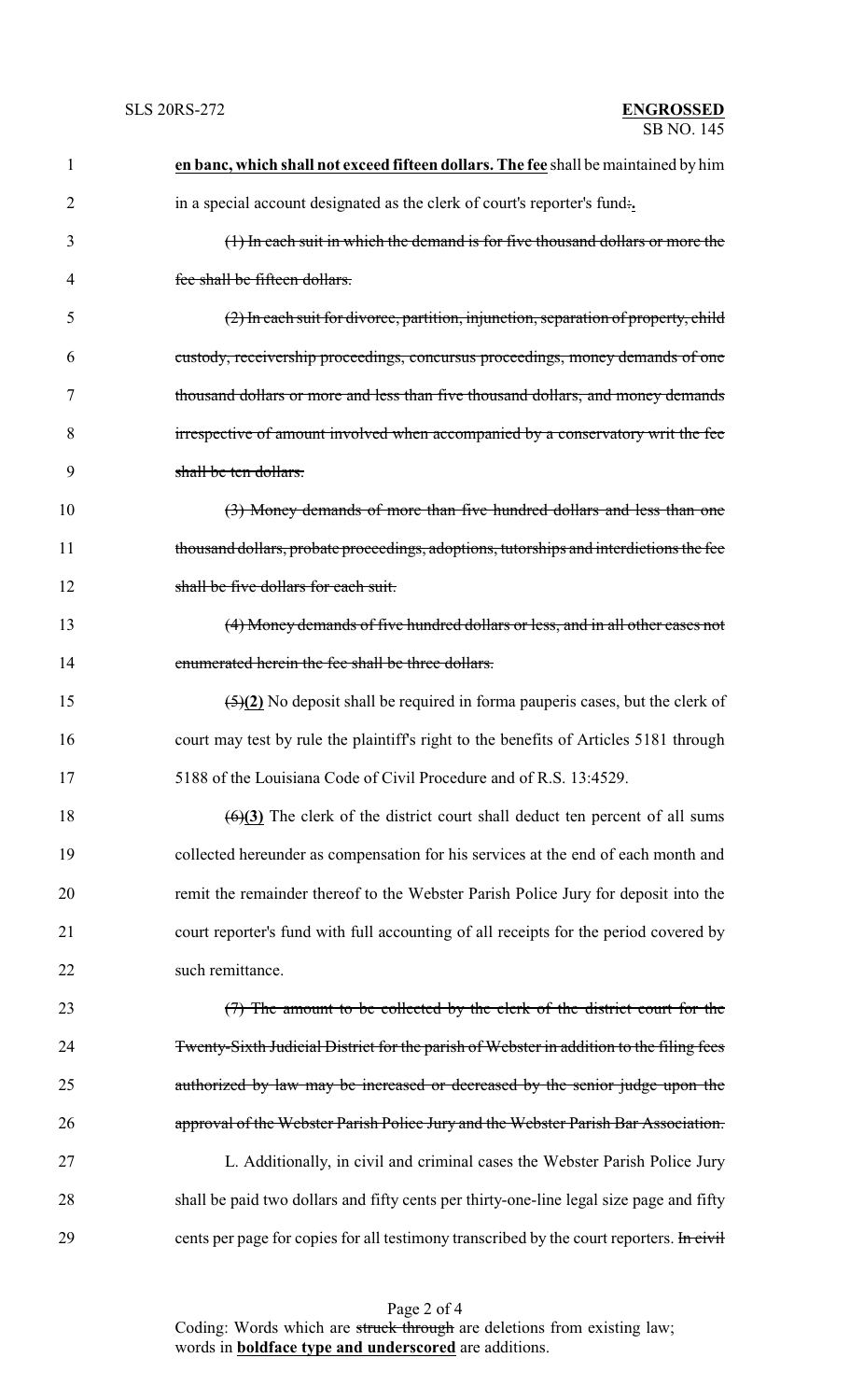|                |       |        |        | appeals cases, the two dollar and fifty cent per page transcription charge applies for  |
|----------------|-------|--------|--------|-----------------------------------------------------------------------------------------|
| $\overline{2}$ |       |        |        | transcriptions in excess of three hundred fifty pages. This charge shall be taxable as  |
| 3              |       |        |        | court costs and shall be advanced to the court reporter assigned to the case for        |
| 4              |       |        |        | delivery to the Webster Parish Police Jury for deposit in the clerk of court reporter's |
| 5              | fund. |        |        |                                                                                         |
| 6              |       | $\ast$ | $\ast$ | ∗                                                                                       |

The original instrument and the following digest, which constitutes no part of the legislative instrument, were prepared by Curry Lann.

|                  | <b>DIGEST</b>        |              |
|------------------|----------------------|--------------|
| SB 145 Engrossed | 2020 Regular Session | Robert Mills |

Present law requires the clerk of court of the Twenty-sixth Judicial District Court for the Parish of Webster to, in addition to the filing fees authorized by law, collect from any person filing any type of suit or proceeding, intervention, or third party demand, the following amounts:

- (1) In each suit in which the demand is for \$5,000 or more, the fee shall be \$15.
- (2) In each suit for divorce, partition, injunction, separation of property, child custody, receivership proceedings, concursus proceedings, moneydemands of \$1,000 or more and less than \$5,000, and money demands irrespective of amount involved when accompanied by a conservatory writ, the fee shall be \$10.
- (3) Money demands of more than \$500 and less than \$1,000 dollars, probate proceedings, adoptions, tutorships and interdictions, the fee shall be \$5 for each suit.
- (4) Money demands of \$500 or less, and in all other cases not enumerated herein, the fee shall be \$3.

Proposed law repeals present law and changes the fee structure to require the clerk of court of the Twenty-sixth Judicial District Court for the Parish of Webster to collect from every person filing any type of civil suit or proceeding, who is not otherwise exempted by law from the payment of court costs or subject to the provisions of Louisiana Code of Civil Procedure Article 5181 et seq., a fee to be determined by the judges of the district, sitting en banc, which shall not exceed \$15.

Present law provides that the amount to be collected by the clerk of the district court for the Twenty-sixth Judicial District for the parish of Webster in addition to the filing fees authorized by law may be increased or decreased by the senior judge upon the approval of the Webster Parish Police Jury and the Webster Parish Bar Association.

Proposed law repeals present law.

Present law provides that in civil appeals cases, the \$2.50 per page transcription charge applies for transcriptions in excess of 350 pages.

Proposed law repeals present law.